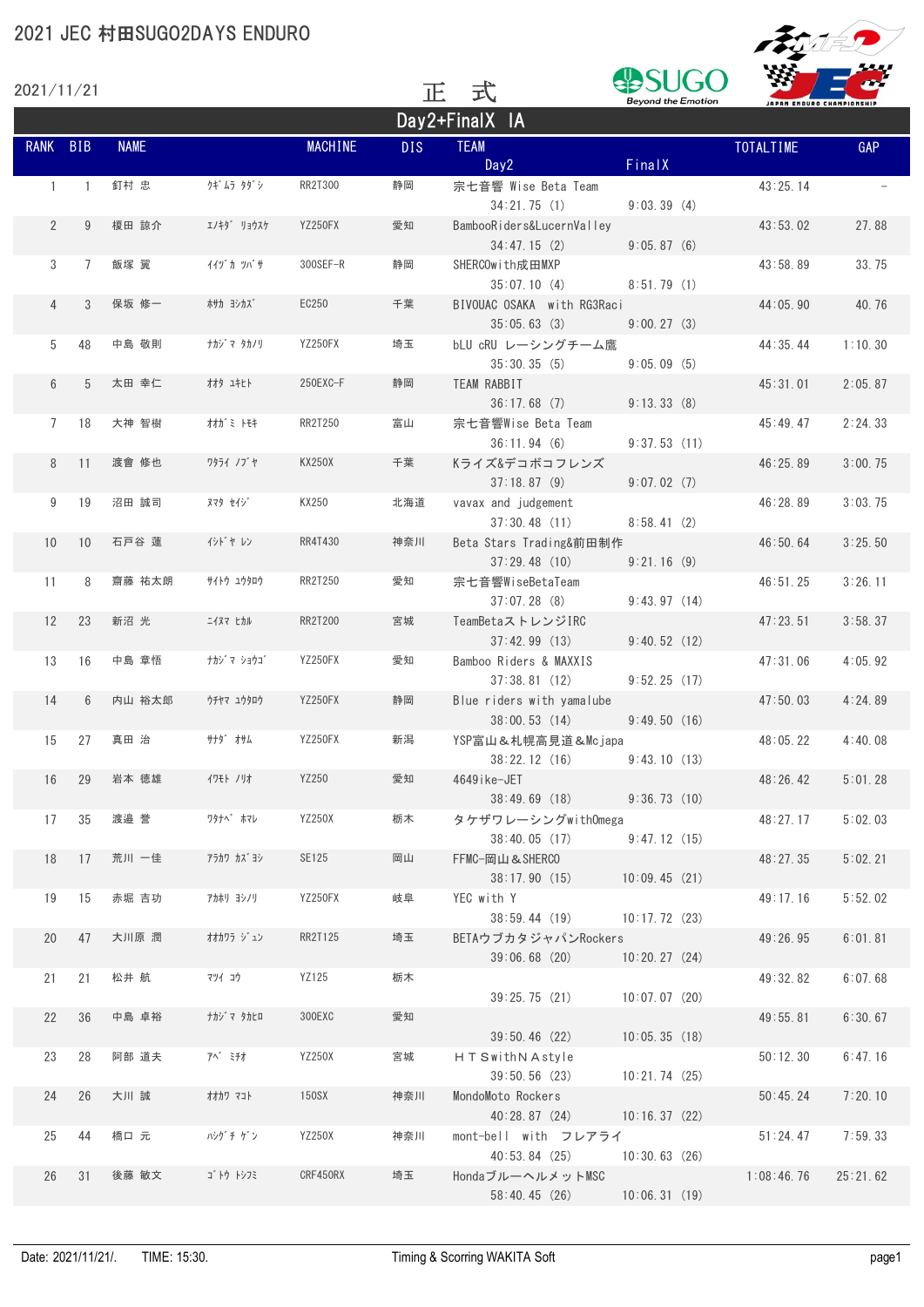| 2021/11/21             |            |                                                     |         |                |            | 式<br>正                             | <b>Beyond the Emotion</b> | 滋<br>JAPAN ENDURO CHAMPIONSHIP | <u> 1999 - 1999 - 1999 - 1999 - 1999 - 1999 - 1999 - 1999 - 1999 - 1999 - 1999 - 1999 - 1999 - 1999 - 1999 - 199</u> |
|------------------------|------------|-----------------------------------------------------|---------|----------------|------------|------------------------------------|---------------------------|--------------------------------|----------------------------------------------------------------------------------------------------------------------|
|                        |            |                                                     |         |                |            | Day2+FinalX IA                     |                           |                                |                                                                                                                      |
| <b>RANK</b>            | <b>BIB</b> | <b>NAME</b>                                         |         | <b>MACHINE</b> | <b>DIS</b> | <b>TEAM</b><br>Day2                | FinalX                    | TOTALTIME                      | <b>GAP</b>                                                                                                           |
| DNS                    | 49         | 馬場 亮太                                               | ババ リョウタ | <b>YZ125X</b>  | 静岡         | TEAM887withYSP浜松<br>14:51.32 (DNF) | (DNS)                     | 14:51.32                       |                                                                                                                      |
| DNS:1<br>DNF:0<br>DQ:0 |            | Number of Starters.: 26<br>Number of Finishers.: 26 |         |                |            |                                    |                           |                                |                                                                                                                      |
| 審査委員長                  |            |                                                     | 競技監督    |                |            | 計時長                                |                           |                                |                                                                                                                      |

**FOISP**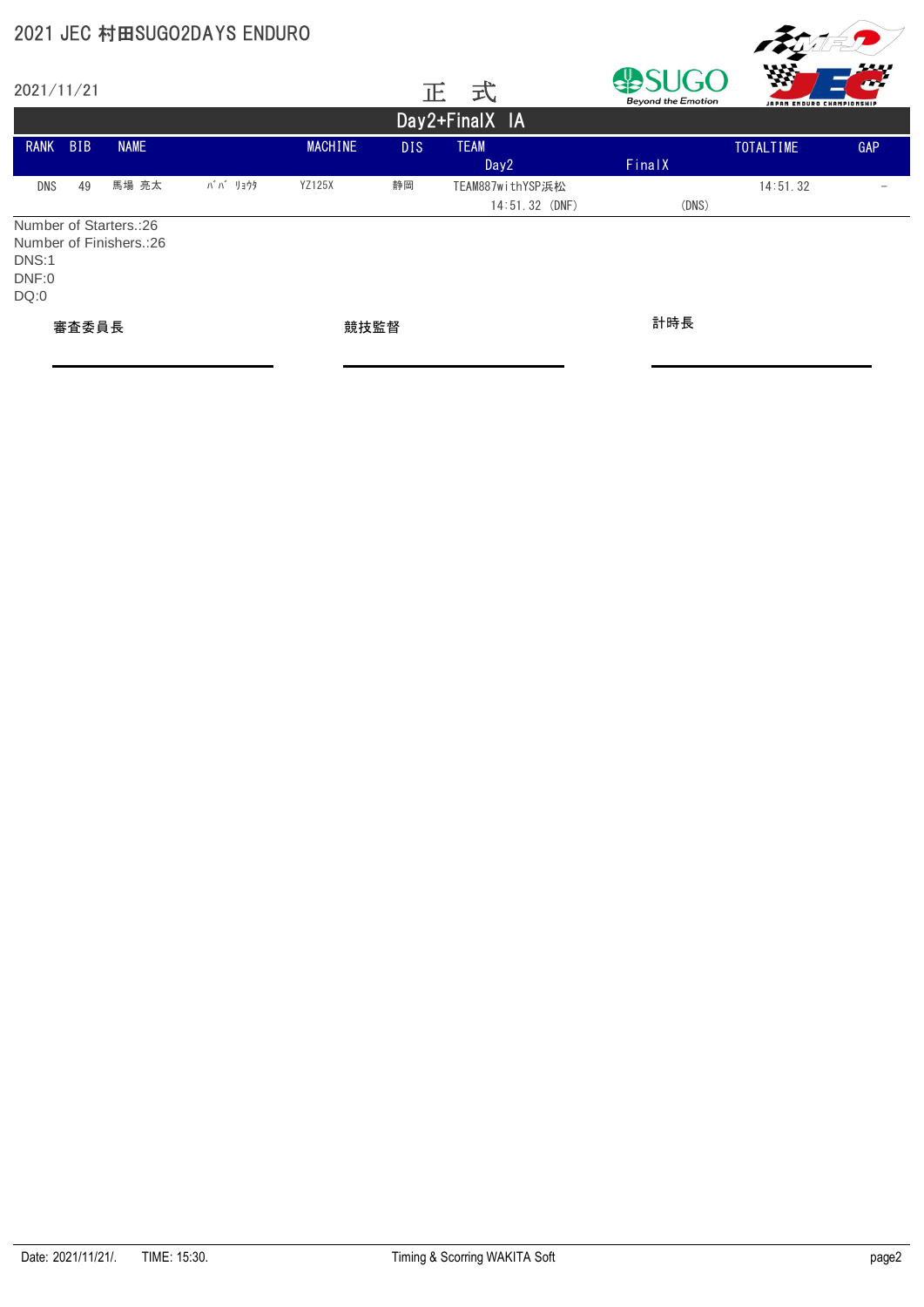|          | 2021/11/21 |             |                 | 式<br>TE.       |            | <b>Beyond the Emotion</b>                    |                                 | m<br>JAPAN ENDURO CHAMPIONSHIP |          |  |
|----------|------------|-------------|-----------------|----------------|------------|----------------------------------------------|---------------------------------|--------------------------------|----------|--|
|          |            |             |                 |                |            | Day2+FinalX IB                               |                                 |                                |          |  |
| RANK BIB |            | <b>NAME</b> |                 | <b>MACHINE</b> | <b>DIS</b> | <b>TEAM</b><br>Day2                          | FinalX                          | <b>TOTALTIME</b>               | GAP      |  |
|          | $1 - 133$  | 酢崎 友哉       | スザキトモヤ          | KX250SE        | 千葉         | 成田MXパークwithピュアテッ<br>36:36.37(1)              | 9:10.71(1)                      | 45:47.08                       |          |  |
|          | 2 154      | 馬場 崇行       | <b>ババ クカユキ</b>  | RR2T300        | 北海道        | VAVAX and JUDGEMENT withBet<br>38:50.43(2)   | 9:32.32(2)                      | 48:22.75                       | 2:35.67  |  |
|          | 3 148      | 青木 琥珀       | アオキコハク          | RR2T125        | 埼玉         | NAGmotors&BETA&国際学院高<br>39:32.87(3)          | 9:59.21(6)                      | 49:32.08                       | 3:45.00  |  |
|          | 4 101      | 山西 利康       | ヤマニシ トシヤス       | YZ250          | 神奈川        | フレアライン&MOTUL<br>39:52.49(4)                  | 9:54.38(4)                      | 49:46.87                       | 3:59.79  |  |
|          | 5 141      | 長嶋 雅士       | ナガ゙シマ マサシ       | RR4T350        | 埼玉         | NAGmotors & BETA<br>39:58.78(5)              | 9:57.81(5)                      | 49:56.59                       | 4:09.51  |  |
|          | 6 138      | 田崎 一磨       | タザキ カズマ         | YZ250FX        | 北海道        | 高見道<br>40:23.85(6)                           | 10:08.32(7)                     | 50:32.17                       | 4:45.09  |  |
|          | 7 116      | 伊藤 智耶       | イトウ トモヤ         | <b>YZ250F</b>  | 北海道        | XPC Sunada Racing with 高見<br>40:47.23(12)    | 10:09.41(8)                     | 50:56.64                       | 5:09.56  |  |
|          | 8 142      | 藤村 昂矢       | フジ ムラ タカヤ       | <b>YZ250X</b>  | 埼玉         | レーシングチーム鷹<br>40:39.06(9)                     | 10:23.57(10)                    | 51:02.63                       | 5:15.55  |  |
|          | 9 102      | 福岡 直樹       | フクオカナオキ         | YZ250X         | 静岡         | Team YMC&YEC<br>40:44.61(11)                 | 10:20.50(9)                     | 51:05.11                       | 5:18.03  |  |
|          | 10 166     | 世利 和輝       | セリ カズキ          | CRF250L        | 東京         | Technix&パルス&キャンオフ&L<br>40:35.86(7)           | 10:32.73(14)                    | 51:08.59                       | 5:21.51  |  |
|          | 11 135     | 田村 公邦       | タムラ マサクニ        | EXC F          | 静岡         | TEAM RABBIT<br>40:43.91(10)                  | 10:27.08(11)                    | 51:10.99                       | 5:23.91  |  |
|          | 12 108     | 平野 拓実       | ヒラノ タクミ         | <b>YZ125X</b>  | 静岡         | YEC with Y<br>40:36.76(8)                    | 10:41.16(17)                    | 51:17.92                       | 5:30.84  |  |
|          | 13 115     | 増田 健太       | マスダ゛ ケンタ        | YZ250X         | 静岡         | 寿<br>41:13.68 (13)                           | 10:39.05(16)                    | 51:52.73                       | 6:05.65  |  |
|          | 14 120     | 田中 弘行       | タナカ ヒロユキ        | $250SE-R$      | 千葉         | デコボコフレンズ+SHERCO +成<br>41:22.28(15)           | 10:31.05(13)                    | 51:53.33                       | 6:06.25  |  |
|          | 15 147     | 甲斐 貴久       | カイ タカヒサ         | CRF250RX       | 熊本         | 御所オートランド@熊本<br>41:26.61(16)                  | 10:28.30(12)                    | 51:54.91                       | 6:07.83  |  |
|          | 16 174     | 高見 良隆       | タカミ ヨシタカ        | YZ250X         | 北海道        | 高見道                                          | 41:17.49 (14) 11:00.22 (23)     | 52:17.71                       | 6:30.63  |  |
|          | 17 107     | 草木 幸多郎      | クサキ コウタロウ       | FE250          | 神奈川        | カミナリー門 ハスクバーナ                                | 41:35.45 (17) 10:54.54 (20)     | 52:29.99                       | 6:42.91  |  |
|          | 18 110     | 和田 考平       | ワダ゛ コウヘイ        | KX250          | 千葉         | 和田屋SRC<br>42:00.92 (20)                      | 10:43.28(18)                    | 52:44.20                       | 6:57.12  |  |
|          | 19 103     | 産方 卓也       | <b>ウブカタ タクヤ</b> | RR2T125        | 神奈川        | Beta ウブカタジャパン<br>41:50.61(18)                | 10:53.98(19)                    | 52:44.59                       | 6:57.51  |  |
|          | 20 136     | 萩野 優介       | ハギ ノ ユウスケ       | $150$ XC-W     | 愛知         | 41:57.29 (19)                                | 11:01.27(24)                    | 52:58.56                       | 7:11.48  |  |
|          | 21 175     | 蜂谷 敦        | ハチヤ アツシ         | CRF250RX       | 宮城         | <b>HTS</b>                                   | 42:43.57 (22) 10:35.97 (15)     | 53:19.54                       | 7:32.46  |  |
|          | 22 137     | 横沢 諒太       | ヨコサワ リョウタ       | YZ450FX        | 岩手         | 釜石S.S.F With ChickenRacin<br>42:23.37(21)    | 10:58.11(21)                    | 53:21.48                       | 7:34.40  |  |
|          | 23 111     | 山口 昌也       | ヤマグチマサナリ        | YZ250X         | 福島         | CNPwithNAstyle                               | 42:50.22 (23) 11:54.28 (26)     | 54:44.50                       | 8:57.42  |  |
|          | 24 100     | 安喰 好二       | アグイヨシゾ          | 250SEF-R       | 茨城         | 結城レーシング&SHERCO JAPA                          | 44:30.05 (24) 10:59.71 (22)     | 55:29.76                       | 9:42.68  |  |
|          | 25 173     | 重富 哲        | シゲトミ アキラ        | YZ250FX        | 北海道        | エゾもっこす with 高見道                              | $52:08.66$ (25) $11:12.21$ (25) | 1:03:20.87                     | 17:33.79 |  |
|          | 26 117     | 富永 陽平       | トミナガ゛ ヨウヘイ      | CRF450R        | 熊本         | 24Service<br>$1:02:58.03$ (26) $9:43.11$ (3) |                                 | 1:12:41.14                     | 26:54.06 |  |

FRANKO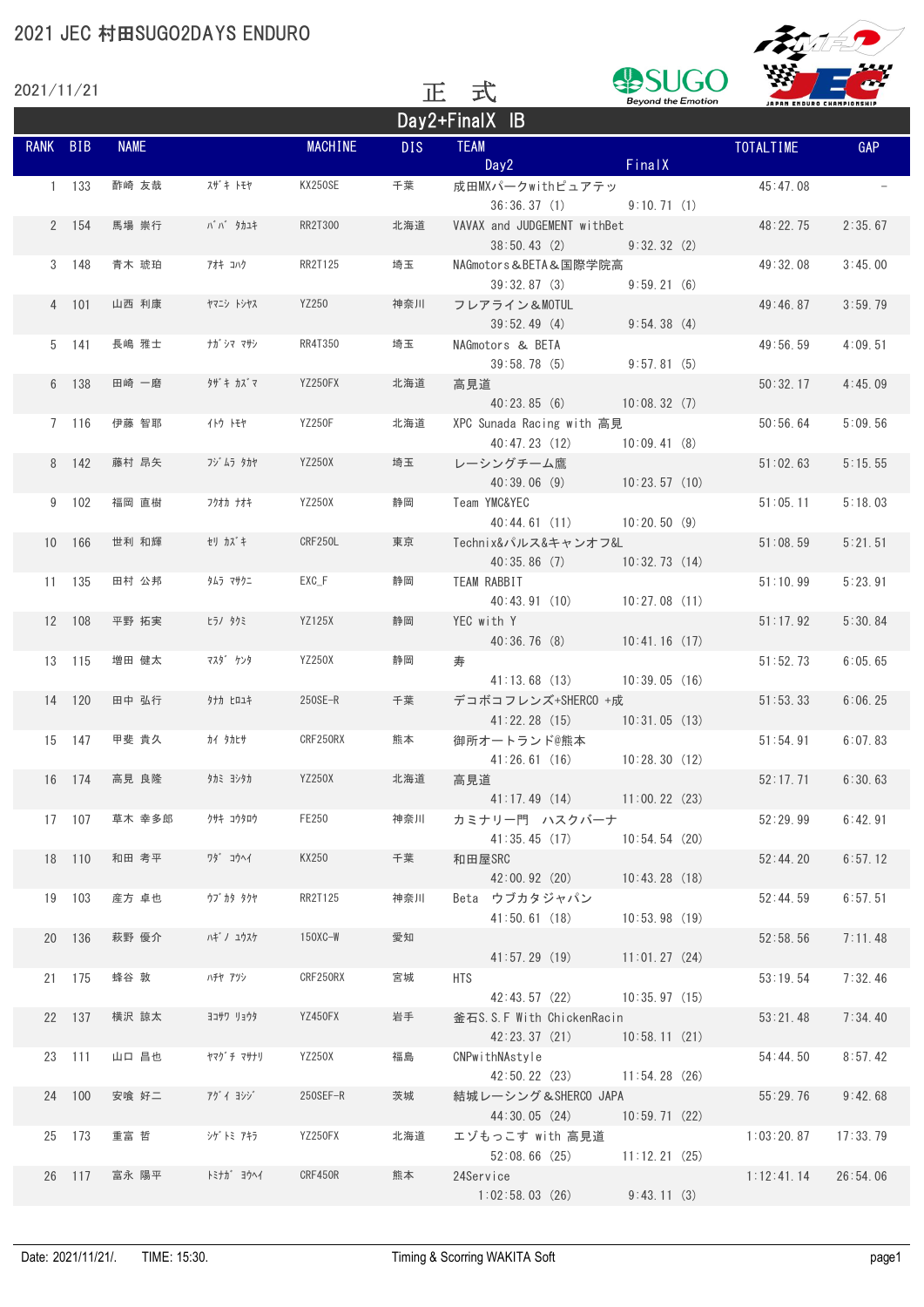|                        |                   |                                                    | 2021 JEC 村田SUGO2DAYS ENDURO |         |            |                                 |       |                                          |                                 |     |  |  |  |
|------------------------|-------------------|----------------------------------------------------|-----------------------------|---------|------------|---------------------------------|-------|------------------------------------------|---------------------------------|-----|--|--|--|
| 2021/11/21             |                   |                                                    |                             |         |            | 式<br>正                          |       | <b>SUGO</b><br><b>Beyond the Emotion</b> | WА<br>JAPAN ENDURO CHAMPIONSHIP |     |  |  |  |
|                        | Day 2+ Final X IB |                                                    |                             |         |            |                                 |       |                                          |                                 |     |  |  |  |
| <b>RANK</b>            | <b>BIB</b>        | <b>NAME</b>                                        |                             | MACHINE | <b>DIS</b> | <b>TEAM</b><br>Day <sub>2</sub> |       | FinalX                                   | <b>TOTALTIME</b>                | GAP |  |  |  |
| <b>DNS</b>             | 164               | 小野 勝則                                              | オノ カツノリ                     | YZ250FX | 福島         | Team510                         | (DNS) | (DNS)                                    |                                 |     |  |  |  |
| DNS:1<br>DNF:0<br>DQ:0 |                   | Number of Starters.:26<br>Number of Finishers.: 26 |                             |         |            |                                 |       |                                          |                                 |     |  |  |  |
| 審査委員長                  |                   |                                                    |                             | 競技監督    |            |                                 |       | 計時長                                      |                                 |     |  |  |  |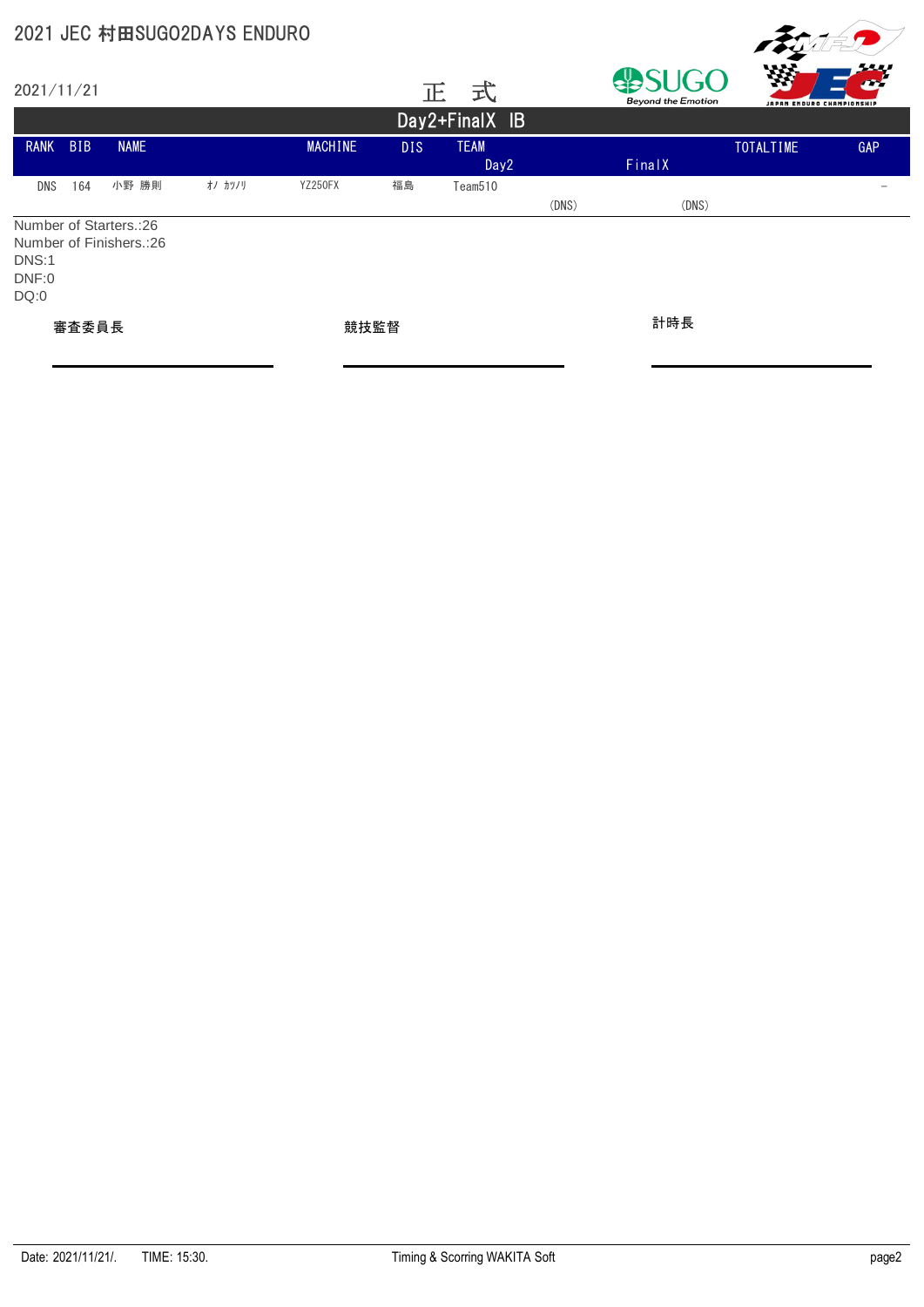|             | 2021 JEC 村田SUGO2DAYS ENDURO |                                                   |            |                |            |                                             |                           |                           |            |  |  |  |
|-------------|-----------------------------|---------------------------------------------------|------------|----------------|------------|---------------------------------------------|---------------------------|---------------------------|------------|--|--|--|
| 2021/11/21  |                             |                                                   |            |                | 正          | 式                                           | <b>Beyond the Emotion</b> | JAPAN ENDURO CHAMPIONSHIP |            |  |  |  |
|             |                             |                                                   |            |                |            | Day2+FinalX NA                              |                           |                           |            |  |  |  |
| <b>RANK</b> | <b>BIB</b>                  | <b>NAME</b>                                       |            | <b>MACHINE</b> | <b>DIS</b> | <b>TEAM</b><br>Day <sub>2</sub>             | FinalX                    | TOTALTIME                 | <b>GAP</b> |  |  |  |
|             | 1 316                       | 向坊 拓巳                                             | ムカイボウ タクミ  | YZ250FX        | 愛知         | STW&愛知みずほ大学with Bamb<br>28:39.77(1)         | 7:09.00(1)                | 35:48.77                  |            |  |  |  |
|             | 2 331                       | 泉谷 之則                                             | イズ タニ ユキノリ | TE 300I        | 京都         | ビバーク大阪 ×ハスクバーナ<br>29:32.14(2)               | 7:36.19(3)                | 37:08.33                  | 1:19.56    |  |  |  |
|             | 3 319                       | 金田 拓典                                             | カナダ ヒロノリ   | RR2T250        | 石川         | 城北カワサキレーシングチー<br>29:33.07(3)                | 7:35.56(2)                | 37:08.63                  | 1:19.86    |  |  |  |
|             | 4 326                       | 山口 智                                              | ヤマグチトモ     | <b>YZ250X</b>  | 神奈川        | <b>BASE CAMP RT</b><br>29:46.83(4)          | 7:37.69(5)                | 37:24.52                  | 1:35.75    |  |  |  |
|             | 5 327                       | 森 慎太郎                                             | モリ シンタロウ   | TE250I         | 神奈川        | ピートモス・StarsTrading<br>30:30.47(5)           | 7:37.12(4)                | 38:07.59                  | 2:18.82    |  |  |  |
|             | 6 305                       | 黒岩 良夫                                             | クロイワ ヨシオ   | <b>YZ250X</b>  | 東京         | F·R·T闇雲&ロケットレーシ<br>31:00.92(6)              | 7:42.21(6)                | 38:43.13                  | 2:54.36    |  |  |  |
|             | 7 346                       | 山口 大樹                                             | ヤマグ チ ヒロキ  | YZ250FX        | 千葉         | TOMOレーシング<br>31:16.46(7)                    | 8:04.80(10)               | 39:21.26                  | 3:32.49    |  |  |  |
|             | 8 328                       | 菊池 孝之                                             | キクチ タカユキ   | YZ250FX        | 東京         | パワーテックレーシング<br>31:35.48(8)                  | 7:50.43(8)                | 39:25.91                  | 3:37.14    |  |  |  |
|             | 9 308                       | 島根 寛光                                             | シマネ ヒロミツ   | YZ125          | 茨城         | MOTREC RC & M spray<br>31:38.13(9)          | 8:04.31(9)                | 39:42.44                  | 3:53.67    |  |  |  |
|             | 10 301                      | 野頭 勝敏                                             | ノガ・シラ カツトシ | YZ250          | 岩手         | chickenracing盛岡withMOTUL&<br>32:01.31(10)   | 7:47.53(7)                | 39:48.84                  | 4:00.07    |  |  |  |
|             | 11 317                      | 中島 章裕                                             | ナカジ マ アキヒロ | 300EXC         | 愛知         | Bamboo Riders & MAXXIS<br>33:44.78(12)      | 8:06.21(11)               | 41:50.99                  | 6:02.22    |  |  |  |
| 12          | 300                         | 小島 竹輝                                             | コジ マ タケテル  | MR250RACING    | 東京         | RIEJU Japan with Garage Koj<br>33:41.12(11) | 8:15.73(12)               | 41:56.85                  | 6:08.08    |  |  |  |
| <b>DNS</b>  | 343                         | 林 兼司                                              | ハヤシ ケンジ    | YZ250FX        | 神奈川        | フレアライン&前田製作<br>(DNS)                        | (DNS)                     |                           |            |  |  |  |
|             |                             | Number of Starters.:12<br>Number of Finishers.:12 |            |                |            |                                             |                           |                           |            |  |  |  |

DNS:1 DNF:0 DQ:0

審査委員長 競技監督 計時長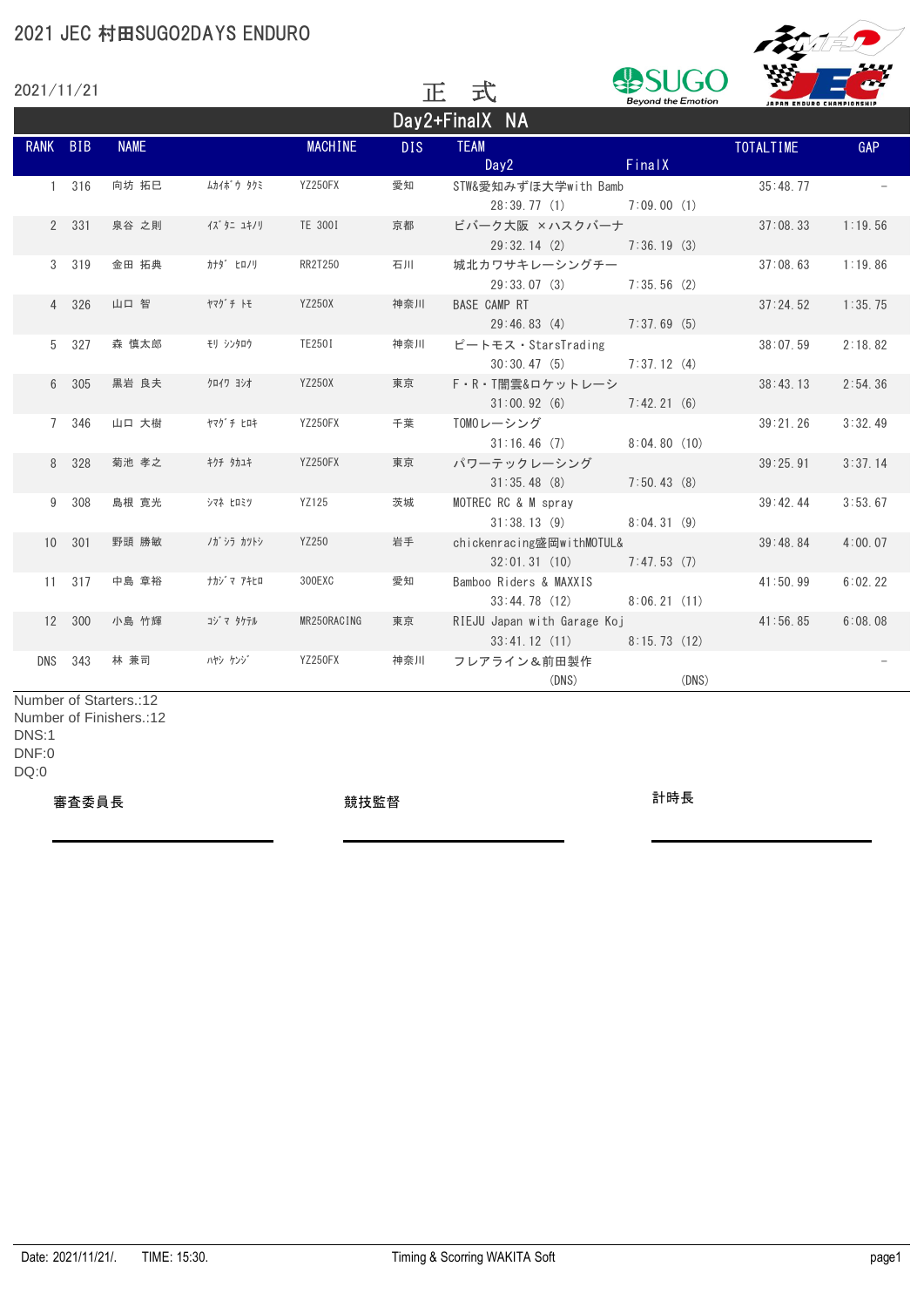| 2021/11/21 |        |             |             |                | TE.        | 式                                             | <b>Beyond the Emotion</b> | JAPAN ENDURO CHAMPIONSHIP | --<br>m |
|------------|--------|-------------|-------------|----------------|------------|-----------------------------------------------|---------------------------|---------------------------|---------|
|            |        |             |             |                |            | Day2+FinalX NB                                |                           |                           |         |
| RANK BIB   |        | <b>NAME</b> |             | <b>MACHINE</b> | <b>DIS</b> | <b>TEAM</b><br>Day2                           | FinalX                    | <b>TOTALTIME</b>          | GAP     |
|            | 1 481  | 山本 礼人       | ヤマモト アヤト    | EC300          | 愛知         | BIVOUAC with RG3RACING<br>29:32.95(1)         | 4:22.55(1)                | 33:55.50                  |         |
|            | 2 412  | 馬庭 隼人       | マニワ ハヤト     | YZ250FX        | 神奈川        | リッジサイクル<br>30:53.87(2)                        | 4:23.17(2)                | 35:17.04                  | 1:21.54 |
|            | 3 465  | 山本 嵩大       | ヤマモト タカヒロ   | YZ250FX        | 静岡         | BambooRiders & OfficeSTEP<br>30:55.47(3)      | 4:34.95(3)                | 35:30.42                  | 1:34.92 |
|            | 4 400  | 杉原 幸信       | スギ ハラ ユキノブ  | 150EXC         | 新潟         | TEAM RABBIT<br>31:00.47(4)                    | 5:06.72(20)               | 36:07.19                  | 2:11.69 |
|            | 5 468  | 杉村 晋吾       | スギ ムラ シンゴ   | EC250F         | 大阪         | BIVOUAC with RG3RACING<br>31:39.94(9)         | 4:32.37(3)                | 36:12.31                  | 2:16.81 |
|            | 6 509  | 宮本 孝之       | ミヤモト タカユキ   | <b>YZ250X</b>  | 茨城         | シンコウパークRT<br>31:42.64(10)                     | 4:33.73(2)                | 36:16.37                  | 2:20.87 |
|            | 7 518  | 鈴木 啓太       | スズキケイタ      | <b>YZ125X</b>  | 静岡         | ユーカリズム<br>31:32.05(6)                         | 4:47.96(10)               | 36:20.01                  | 2:24.51 |
|            | 8 500  | 東山 明彦       | ヒガ シヤマ アキヒコ | <b>YZ125X</b>  | 宮城         | TEAM 510 ★ Hi-SPEED DIRT<br>31:38.82(8)       | 4:43.78(6)                | 36:22.60                  | 2:27.10 |
|            | 9 523  | 臼井 一        | ウスイ ハジメ     | $125XC-W$      | 岐阜         | 寿&KTM東海 with MAXXIS<br>31:45.98(11)           | 4:38.51(5)                | 36:24.49                  | 2:28.99 |
|            | 10 447 | 久保田 英       | クボタ ヒデ      | YZ125X         | 静岡         | X-PARK勝沼<br>31:29.61(5)                       | 4:56.76(16)               | 36:26.37                  | 2:30.87 |
|            | 11 480 | 野城 良浩       | /シロ ヨシヒロ    | YZ250FX        | 埼玉         | 釜石S.S.F With Chicken Raci<br>31:33.92(7)      | 4:55.18(15)               | 36:29.10                  | 2:33.60 |
|            | 12 416 | 島田 優        | シマタ゛ ユウ     | YZ125          | 東京         | PITシマユウ<br>31:56.43(12)                       | 4:47.11(8)                | 36:43.54                  | 2:48.04 |
|            | 13 513 | 清川 洋祐       | キョカワ ヨウスケ   | 250EXC         | 福島         | ダートパラダイス<br>31:58.95(13)                      | 4:49.14(11)               | 36:48.09                  | 2:52.59 |
|            | 14 578 | 遠藤 智基       | エンドウトモキ     | CRF250RX       | 宮城         | MOTOCOWBELL-RT<br>32:17.21(14)                | 4:47.32(9)                | 37:04.53                  | 3:09.03 |
|            | 15 460 | 前田 俊宏       | 719 トシヒロ    | RR2T250        | 神奈川        | ウブカタジャパン<br>32:33.15(15)                      | 4:51.43(6)                | 37:24.58                  | 3:29.08 |
|            | 16 545 | 寺久保 勇       | テラクボ゛ュウ     | YZ125          | 埼玉         | PITシマユウ<br>32:33.30(16)                       | 4:54.62(14)               | 37:27.92                  | 3:32.42 |
|            | 17 440 | 望月 軌利       | モチヅキノリトシ    | 250 EXC-F      | 静岡         | TEAM RABBIT&太田塾<br>32:38.35 (18) 4:57.18 (10) |                           | 37:35.53                  | 3:40.03 |
|            | 18 427 | 小舘 康人       | コダ テ ヤスヒト   | YZ250FX        | 東京         | パワーテックレーシング SLE<br>32:56.38(21)               | 4:40.61(4)                | 37:36.99                  | 3:41.49 |
|            | 19 404 | 畑中 俊昭       | ハタナカ トシアキ   | YZ250FX        | 宮城         | チームJOK<br>32:39.32(19)                        | 5:02.17(18)               | 37:41.49                  | 3:45.99 |
|            | 20 580 | 石田 頼康       | イシタ゛ ヨリヤス   | 250EXC         | 群馬         | チームワーロック with LUBIR<br>32:48.92 (20)          | 4:54.06(13)               | 37:42.98                  | 3:47.48 |
|            | 21 474 | 藤木 一真       | フジキ カズマ     | <b>YZ125X</b>  | 熊本         | 御所オートランド&Dune☆moto<br>33:04.04 (23)           | 4:43.81(5)                | 37:47.85                  | 3:52.35 |
|            | 22 498 | 小池 弘志       | コイケ ヒロシ     | X-TRAINER 250  | 群馬         | 3k Racing<br>32:34.81 (17)                    | 5:14.48(23)               | 37:49.29                  | 3:53.79 |
|            | 23 435 | 円井 隆仁       | ツムライ タカヒト   | 300EXC         | 茨城         | $F \cdot R \cdot T$ 闇雲<br>33:03.03(22)        | 4:52.70(12)               | 37:55.73                  | 4:00.23 |
|            | 24 530 | 関 一政        | セキ カズ マサ    | FE250          | 埼玉         | ちーむ「はだエプ」<br>33:07.05(24)                     | 5:00.11(17)               | 38:07.16                  | 4:11.66 |
|            | 25 403 | 齊藤 勲        | サイトウ イサオ    | TE250I         | 神奈川        | カミナリー門<br>33:08.50(25)                        | 5:05.92(19)               | 38:14.42                  | 4:18.92 |
|            | 26 577 | 坂下 智昭       | サカシタ トモアキ   | KX250FX        | 埼玉         | チームワーロック with LUBIR<br>33:09.90(26)           | 5:12.00(22)               | 38:21.90                  | 4:26.40 |

FRANKO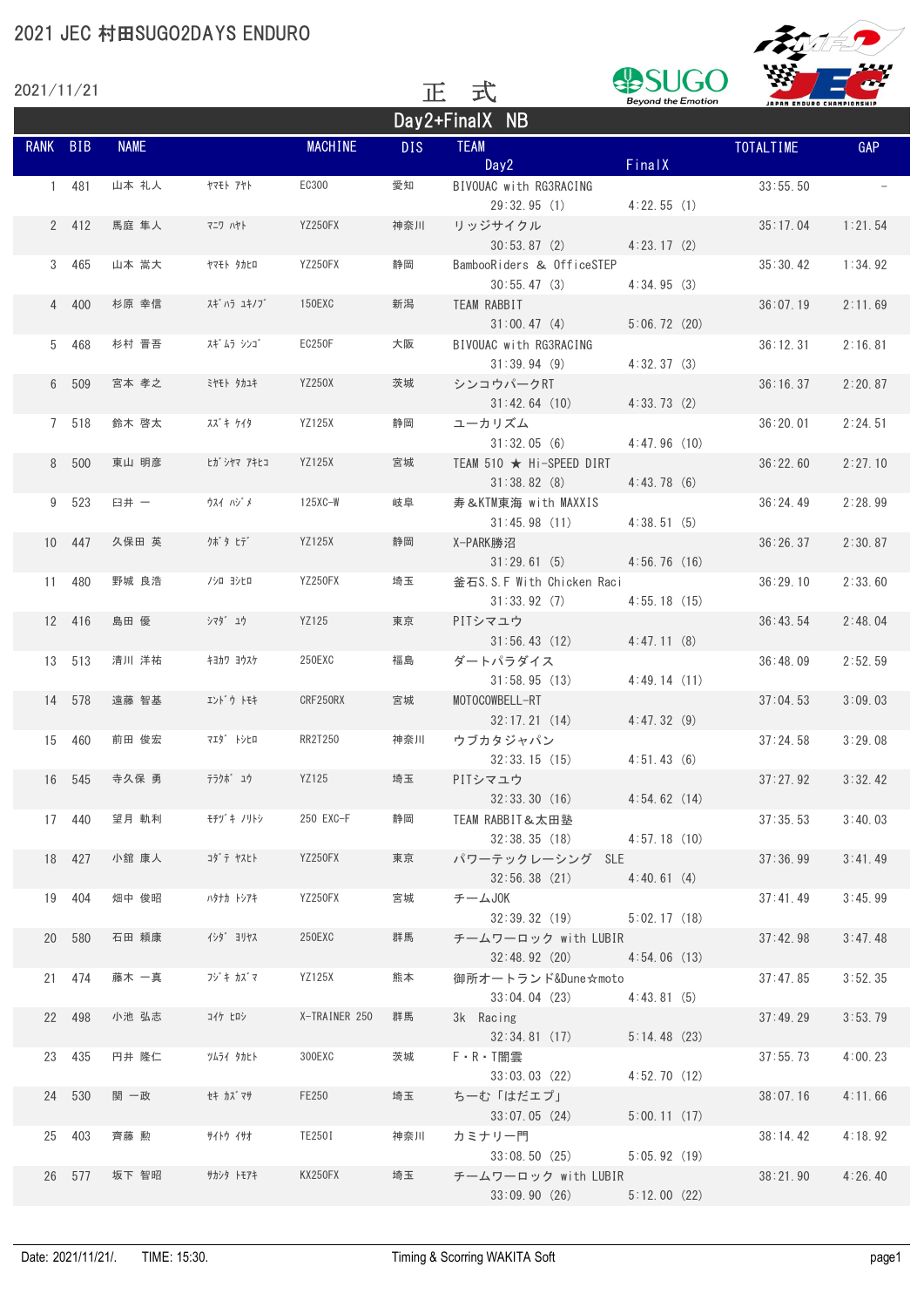|            |         |             | 2021 JEC 村田SUGO2DAYS ENDURO |                |            |                                       |                           | $\sqrt{2}$                |            |
|------------|---------|-------------|-----------------------------|----------------|------------|---------------------------------------|---------------------------|---------------------------|------------|
| 2021/11/21 |         |             |                             |                | 正          | 式                                     | <b>Beyond the Emotion</b> | JAPAN ENDURO CHAMPIONSHIP |            |
|            |         |             |                             |                |            | Day2+FinalX NB                        |                           |                           |            |
| RANK BIB   |         | <b>NAME</b> |                             | <b>MACHINE</b> | <b>DIS</b> | <b>TEAM</b><br>Day2                   | FinalX                    | <b>TOTALTIME</b>          | <b>GAP</b> |
|            | 27 510  | 宮本 和義       | ミヤモト カズ ヨシ                  | FE250          | 神奈川        | Husqvarna川崎中央 カミナリ<br>33:48.73(29)    | 4:36.28(4)                | 38:25.01                  | 4:29.51    |
| 28         | 421     | 大竹 将之       | オオタケ マサユキ                   | SEF-R250       | 東京         | TEAM REDHRIZON<br>33:16.61(27)        | 5:12.07(15)               | 38:28.68                  | 4:33.18    |
| 29         | 441     | 中谷 彰良       | ナカタニ アキヨシ                   | 150EXC         | 東京         | TigerCapital<br>33:36.82(28)          | 4:56.00(9)                | 38:32.82                  | 4:37.32    |
| 30         | 406     | 鈴木 海斗       | スズキ カイト                     | KX250SE        | 千葉         | 成田MXP<br>34:01.96(31)                 | 4:46.41(7)                | 38:48.37                  | 4:52.87    |
| 31         | 492     | 島崎 千恵       | シマザキ チェ                     | 150EXC         | 東京         | 730UALITY鈴木オートALL-ONE<br>33:58,60(30) | 4:55.49(8)                | 38:54.09                  | 4:58.59    |
| 32         | 503     | 浦上 雅俊       | ウラガミ マサトシ                   | YZ250FX        | 埼玉         | NAGmotors<br>34:03.39(32)             | 5:02.58(12)               | 39:05.97                  | 5:10.47    |
| 33         | 569     | 高見 智代       | タカミ トモヨ                     | YZ125X         | 北海道        | 高見道<br>34:33.30(35)                   | 4:54.86(7)                | 39:28.16                  | 5:32.66    |
|            | 34 428  | 中嶋 淳        | ナカシマ ジュン                    | YZ125X         | 愛知         | みる軍団<br>34:19.28(33)                  | 5:15.73(24)               | 39:35.01                  | 5:39.51    |
| 35         | 534     | 小川 拓也       | オガ゛ワ タクヤ                    | RR2T200        | 群馬         | チームワーロック with LUBIR<br>34:24.73(34)   | 5:15.97(18)               | 39:40.70                  | 5:45.20    |
| 36         | 444     | 小牧 利章       | コマキトシアキ                     | TE150I         | 東京         | カミナリー門<br>35:07.57(36)                | 5:12.77(16)               | 40:20.34                  | 6:24.84    |
| 37         | 515     | 池田 直邦       | イケダ゛ ナオクニ                   | YZ250X         | 埼玉         | 白井HEDトライアル部 PITシ<br>35:10.57(37)      | 5:14.39(17)               | 40:24.96                  | 6:29.46    |
| 38         | 457     | 吉荒 輝明       | ヨシアラ テルアキ                   | CRF250RX       | 新潟         | TEAM正春<br>35:55.64(38)                | 5:11.20(13)               | 41:06.84                  | 7:11.34    |
| 39         | 535     | 石井 淳哉       | イシイ ジュンヤ                    | YZ250FX        | 富山         | YSP富山&WRパワーレーシング<br>36:44.22 (39)     | 5:12.06(14)               | 41:56.28                  | 8:00.78    |
| 40         | 516     | 小村 徹也       | コムラ テツヤ                     | <b>KX250SE</b> | 山梨         | PITシマユウ<br>39:19.04(40)               | 5:07.62(21)               | 44:26.66                  | 10:31.16   |
|            | 41 494  | 阿部 俊樹       | アベ トシキ                      | RR2T250        | 群馬         | ウブカタジャパン<br>39:28.87(41)              | 5:19.32(19)               | 44:48.19                  | 10:52.69   |
|            | 42 531  | 木村 高士       | キムラ タカシ                     | 250EXC         | 千葉         | ぷちぱんレーシング<br>39:50.70 (42)            | 5:58.99(23)               | 45:49.69                  | 11:54.19   |
|            | 43 579  | 松田 直也       | マツタ゛ ナオヤ                    | 150EXC         | 群馬         | チームワーロック with LUBIR<br>42:11.92(43)   | 5:38.53(21)               | 47:50.45                  | 13:54.95   |
|            | 44 445  | 小櫛 太一       | かう外チ                        | 250EXC-F       | 静岡         | TEAM RABBIT<br>43:12.77 (44)          | 5:24.54(20)               | 48:37.31                  | 14:41.81   |
|            | DNS 415 | 玉木 康成       | タマキ ヤスナリ                    | 250EXC-F       | 群馬         | チームワーロック with LUBIR<br>(DNS)          | (DNS)                     |                           |            |
| <b>DNS</b> | 533     | 森田 一也       | モリタ カズヤ                     | YZ250FX        | 群馬         | チームワーロック with LUBIR<br>(DNS)          | (DNS)                     |                           |            |
| DNS        | 563     | 梶 慎一朗       | カゾ シンイチロウ                   | KX250          | 北海道        | TEAM JUDGEMENT<br>(DNS)               | (DNS)                     |                           |            |
|            | DNS 570 | 高橋 吟        | タカハシ ギン                     | EC250          | 山形         | Team月曜会IRC<br>(DNS)                   | (DNS)                     |                           |            |

Number of Starters.:44 Number of Finishers.:44 DNS:4 DNF:0 DQ:0

審査委員長 競技監督 計時長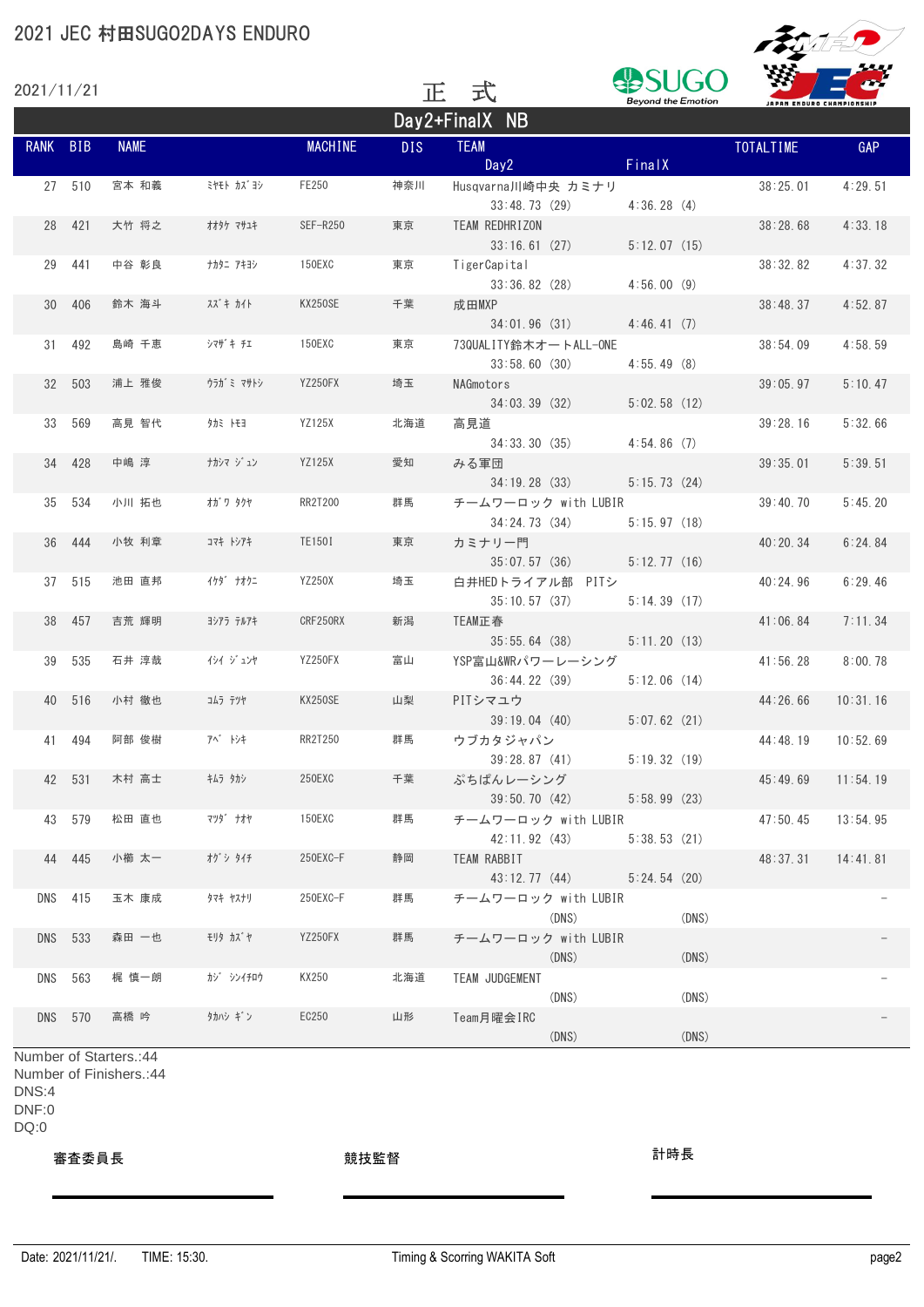|                        |            | 2021 JEC 村田SUGO2DAYS ENDURO                      |         |                |            |                                 |                           |                                 |            |  |
|------------------------|------------|--------------------------------------------------|---------|----------------|------------|---------------------------------|---------------------------|---------------------------------|------------|--|
| 2021/11/21             |            |                                                  |         |                |            | 式<br>正                          | <b>Beyond the Emotion</b> | 44<br>JAPAN ENDURO CHAMPIONSHIP |            |  |
|                        |            |                                                  |         |                |            | Day2+FinalX ウィメンズ               |                           |                                 |            |  |
| <b>RANK</b>            | <b>BIB</b> | <b>NAME</b>                                      |         | <b>MACHINE</b> | <b>DIS</b> | <b>TEAM</b><br>Day <sub>2</sub> | FinalX                    | <b>TOTALTIME</b>                | <b>GAP</b> |  |
|                        | 202        | 太田 晴美                                            | オオタ ハルミ | YZ125          | 静岡         | アクションレーシング<br>36:28.67(1)       | 5:01.28(11)               | 41:29.95                        |            |  |
| $\mathcal{P}$          | 203        | 和田 綾子                                            | ワタ゛アヤコ  | <b>YZ125X</b>  | 千葉         | 和田屋src<br>38:57.20(2)           | 5:55.43(22)               | 44:52.63                        | 3:22.68    |  |
| <b>DNS</b>             | 204        | 保坂 明日那                                           | ホサカ アスナ | KX100          | 千葉         | ビバーク大阪withRG3Racing&C<br>(DNS)  | (DNS)                     |                                 |            |  |
| DNS:1<br>DNF:0<br>DQ:0 |            | Number of Starters.:2<br>Number of Finishers.: 2 |         |                |            |                                 |                           |                                 |            |  |

審査委員長 競技監督 計時長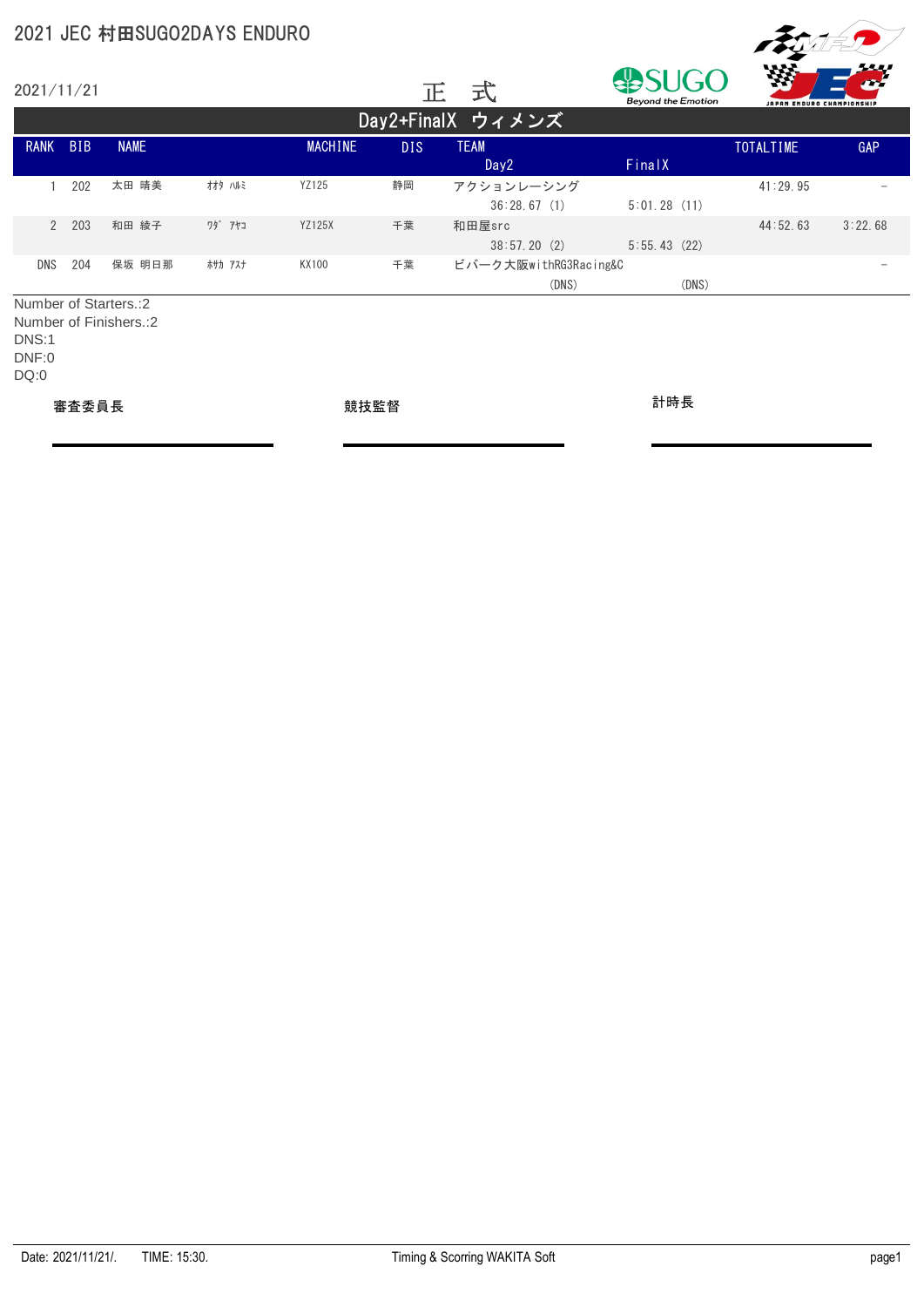|                        |            |                                                 | 2021 JEC 村田SUGO2DAYS ENDURO |                |            |                                 |                                  |                                |     |  |  |  |
|------------------------|------------|-------------------------------------------------|-----------------------------|----------------|------------|---------------------------------|----------------------------------|--------------------------------|-----|--|--|--|
| 2021/11/21             |            |                                                 |                             |                | 正          | 式                               | UGO<br><b>Beyond the Emotion</b> | W<br>JAPAN ENDURO CHAMPIONSHIP |     |  |  |  |
| Day2+FinalX ジュニア       |            |                                                 |                             |                |            |                                 |                                  |                                |     |  |  |  |
| <b>RANK</b>            | <b>BIB</b> | <b>NAME</b>                                     |                             | <b>MACHINE</b> | <b>DIS</b> | <b>TEAM</b><br>Day <sub>2</sub> | FinalX                           | <b>TOTALTIME</b>               | GAP |  |  |  |
| 1                      | 801        | 楠原 歩                                            | クスハラ アユム                    | 85SX           | 三重         | KTM TOKAI RACING<br>33:25.55(1) | 4:21.99(1)                       | 37:47.54                       |     |  |  |  |
| DNS:0<br>DNF:0<br>DQ:0 |            | Number of Starters.:1<br>Number of Finishers.:1 |                             |                |            |                                 |                                  |                                |     |  |  |  |
| 審査委員長                  |            |                                                 | 競技監督                        |                |            | 計時長                             |                                  |                                |     |  |  |  |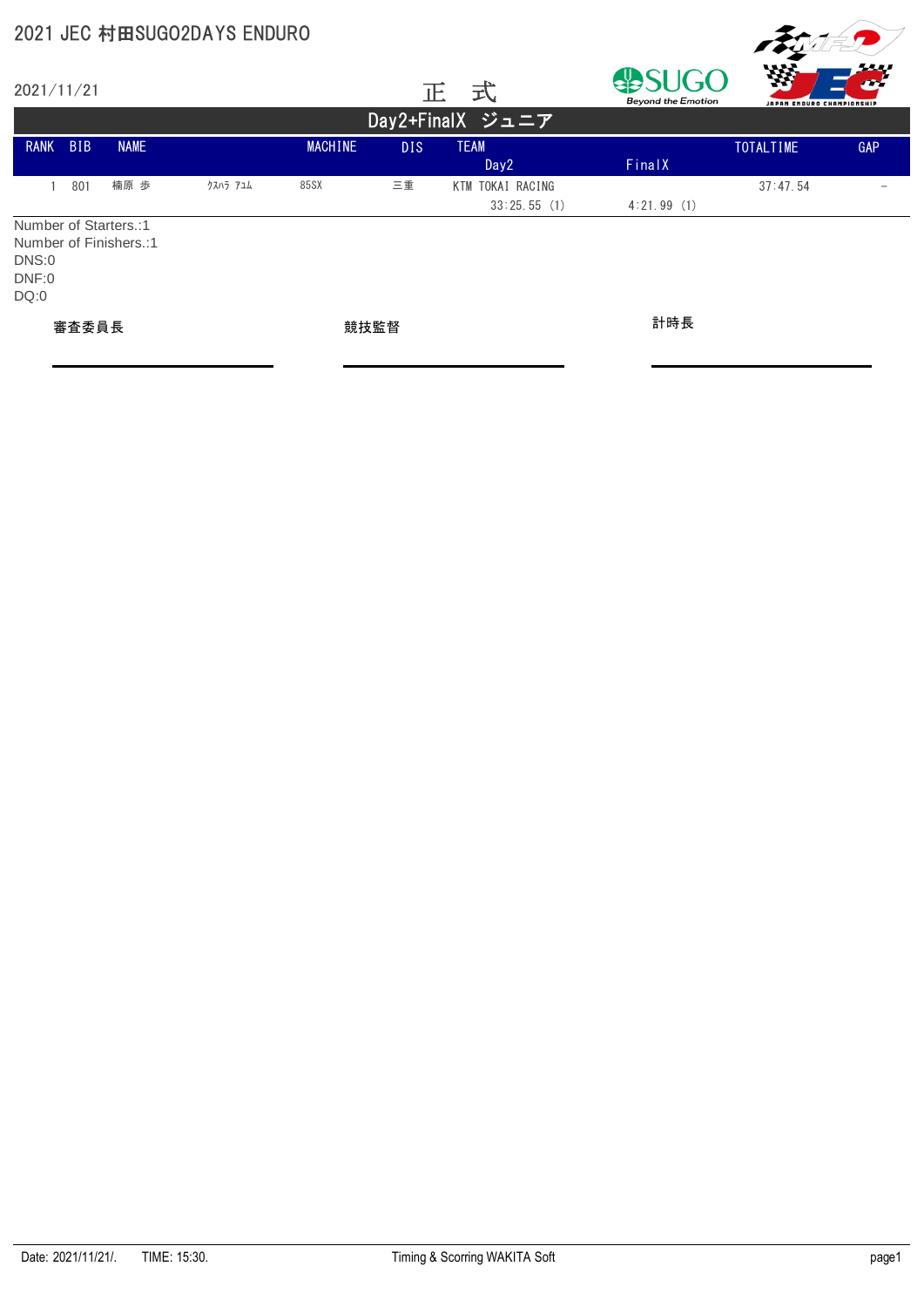| 2021/11/21  |            |                       |             |                |      | 式<br>正                           | <b>Beyond the Emotion</b> | 数<br>JAPAN ENDURO CHAMPIONSHIP | سي         |
|-------------|------------|-----------------------|-------------|----------------|------|----------------------------------|---------------------------|--------------------------------|------------|
|             |            |                       |             |                |      | Day2+FinalX 承認B                  |                           |                                |            |
| <b>RANK</b> | <b>BIB</b> | <b>NAME</b>           |             | <b>MACHINE</b> | DIS. | <b>TEAM</b><br>Day <sub>2</sub>  | FinalX                    | <b>TOTALTIME</b>               | <b>GAP</b> |
|             | 625        | 渡會 いづみ                | ワタライ イヅミ    | KX125          | 千葉   | Rise&Ride&成田MXP<br>1:24:22.24(2) | 5:50.46(3)                | 1:30:12.70                     |            |
| <b>DNS</b>  | 612        | 島貫 章                  | シマヌキ アキラ    | <b>YZ250X</b>  | 宮城   | チキンレーシング with MOTU<br>(DNS)      | (DNS)                     |                                |            |
| DNS         | 606        | 濱﨑 伸一朗                | ハマサキ シンイチロウ | <b>YZ125X</b>  | 石川   | KAWAKITA RACING<br>39:38.77(1)   | (DNS)                     | 39:38.77                       |            |
| <b>DNS</b>  | 624        | 能都 達雄                 | ノツ タツオ      | X-TRAINER250   | 神奈川  | ウブカタジャパン<br>$56:30.84$ (TO)      | (DNS)                     | 56:30.84                       |            |
|             |            | Number of Starters.:1 |             |                |      |                                  |                           |                                |            |

Number of Finishers.:1 DNS:3 DNF:0 DQ:0

審査委員長 競技監督 計時長

**Frysler**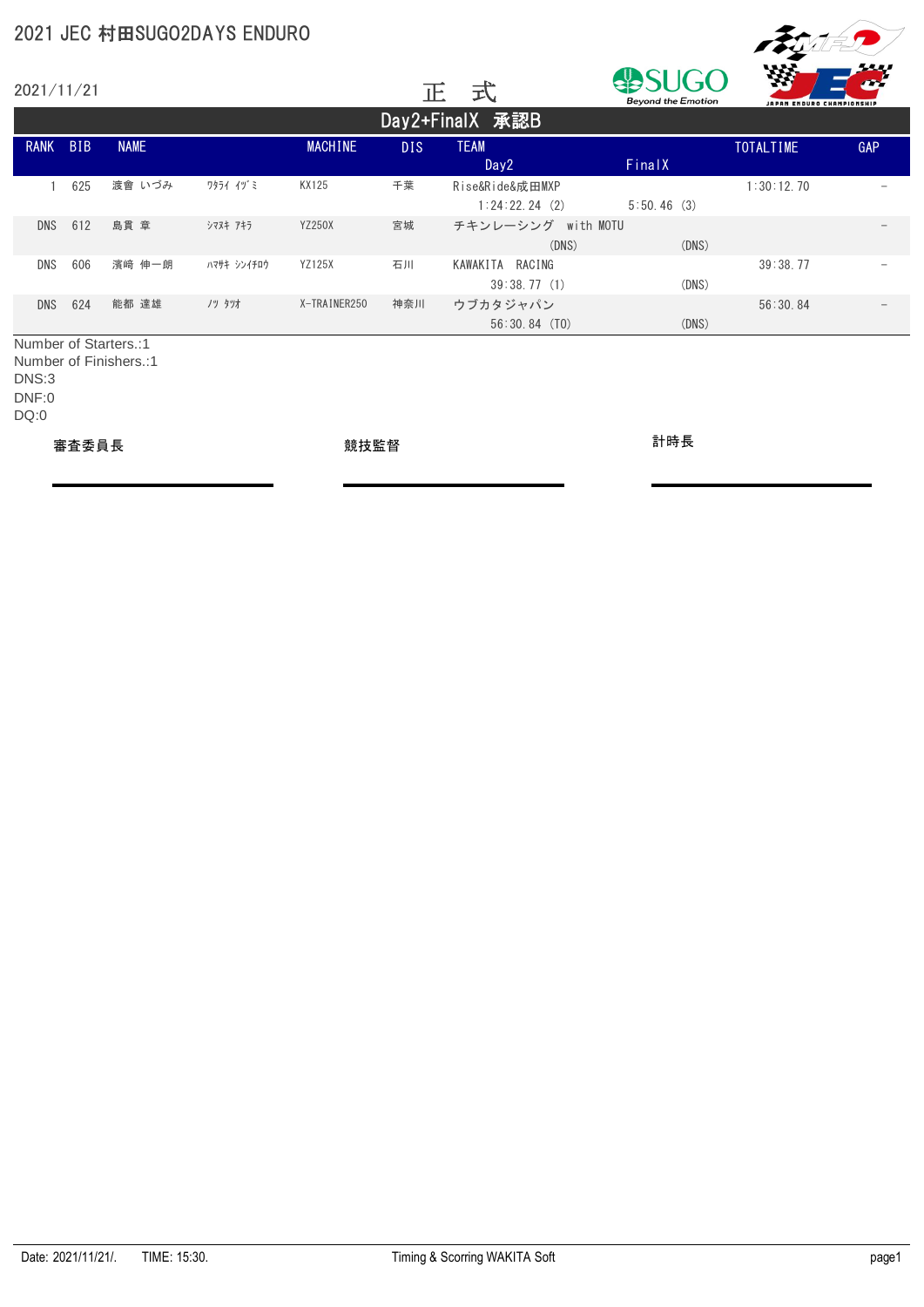